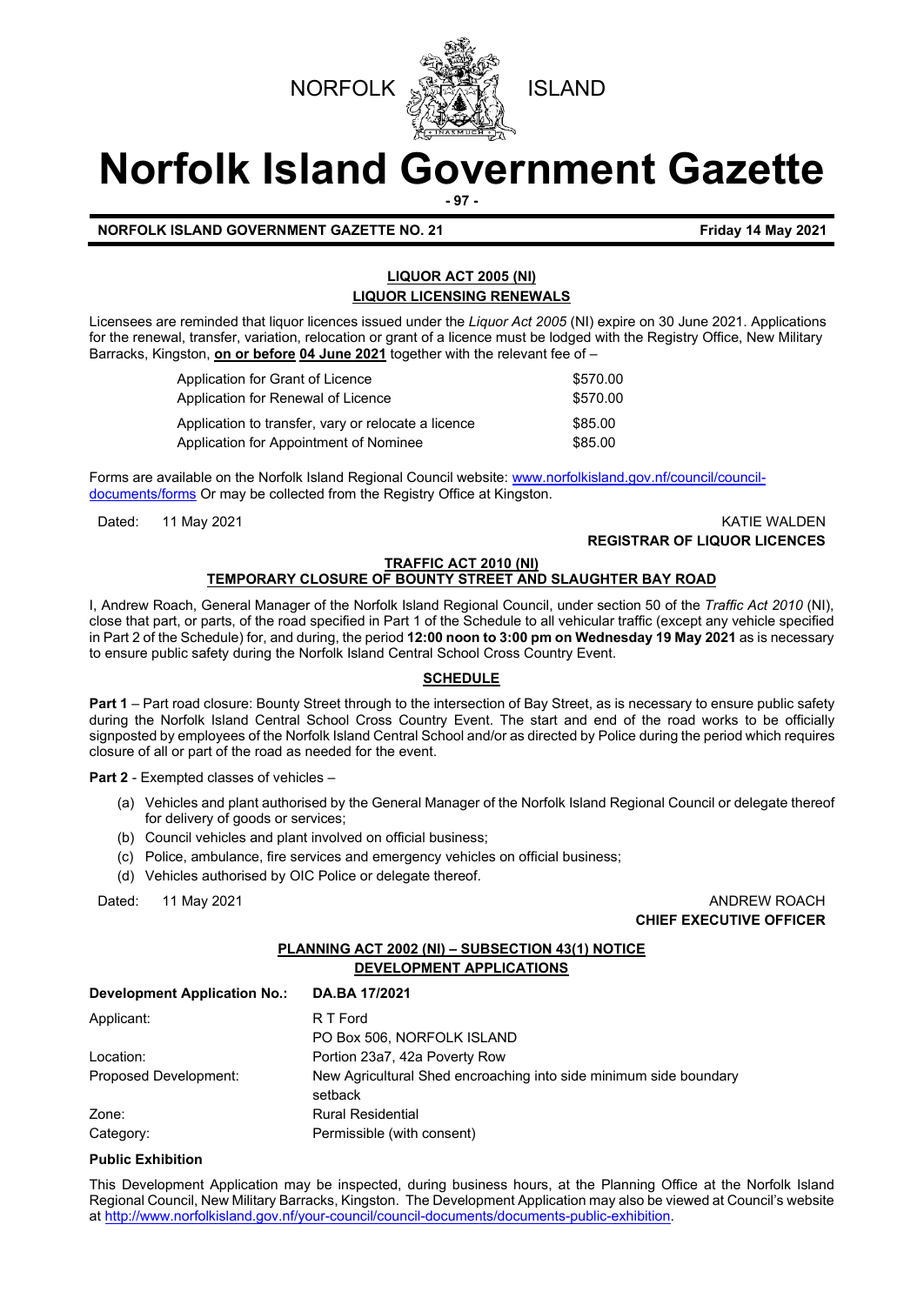#### **Submission**

Any person may, during the period between Monday 3 May 2021 and Monday 17 May 2021, make written submissions to the General Manager about this Development Application. All submissions must state the relevant Development Application number. All submissions must be signed by at least one person making the submission. If a submission objects to the proposed development, the grounds for objections must be specified in the submission.

#### **Reviewable decisions**

Decisions made on this Development Application under the *Planning Act 2002* (NI) are reviewable decisions within the meaning of subsection 78(1) of the Act.

Dated: 29 April 2021 **Dates:** 29 April 2021 **SENIOR STRATEGIC PLANNER** 

# **PLANNING ACT 2002 (NI) – SUBSECTION 43(1) NOTICE DEVELOPMENT APPLICATIONS**

| <b>Development Application No.:</b> | DA.BA 16/2021                                 |
|-------------------------------------|-----------------------------------------------|
| Applicant:                          | M Noble                                       |
|                                     | PO Box 890, NORFOLK ISLAND 2899               |
| Location:                           | Portion 47c4, 30 Martins Road                 |
| Proposed Development:               | Multiple Use:                                 |
|                                     | Conversion to Residence - Dual Occupancy and  |
|                                     | Residence – Accommodation Units (low density) |
| Zone:                               | <b>Rural Residential</b>                      |
| Category:                           | Permissible (with consent)                    |

#### **Public Exhibition**

This Development Application may be inspected, during business hours, at the Planning Office at the Norfolk Island Regional Council, New Military Barracks, Kingston. The Development Application may also be viewed at Council's website a[t http://www.norfolkisland.gov.nf/your-council/council-documents/documents-public-exhibition.](http://www.norfolkisland.gov.nf/your-council/council-documents/documents-public-exhibition)

#### **Submission**

Any person may, during the period between Monday 3 May 2021 and Monday 17 May 2021, make written submissions to the General Manager about this Development Application. All submissions must state the relevant Development Application number. All submissions must be signed by at least one person making the submission. If a submission objects to the proposed development, the grounds for objections must be specified in the submission.

#### **Reviewable decisions**

Decisions made on this Development Application under the *Planning Act 2002* (NI) are reviewable decisions within the meaning of subsection 78(1) of the Act.

## Dated: 27 April 2021 **Dated: 27 April 2021 SENIOR STRATEGIC PLANNER**

## **PLANNING ACT 2002 (NI) – SUBSECTION 43(1) NOTICE DEVELOPMENT APPLICATIONS**

| <b>Development Application No.:</b> | DA 2/2021                                                                                                                        |
|-------------------------------------|----------------------------------------------------------------------------------------------------------------------------------|
| Applicant:                          | L C Woodward                                                                                                                     |
|                                     | PO Box 345, FORTITUDE VALLEY QLD 4006                                                                                            |
| Location:                           | Portion 79i, 83 Country Road                                                                                                     |
| Proposed Development:               | Change of Use to add Residence - Accommodation Unit as an additional<br>permitted use at the existing Residence – Dwelling House |
| Zone:                               | Rural                                                                                                                            |
| Category:                           | Permissible (with consent)                                                                                                       |

#### **Public Exhibition**

This Development Application may be inspected, during business hours, at the Planning Office at the Norfolk Island Regional Council, New Military Barracks, Kingston. The Development Application may also be viewed at Council's website a[t http://www.norfolkisland.gov.nf/your-council/council-documents/documents-public-exhibition.](http://www.norfolkisland.gov.nf/your-council/council-documents/documents-public-exhibition)

#### **Submission**

Any person may, during the period between Monday 3 May 2021 and Monday 17 May 2021, make written submissions to the General Manager about this Development Application. All submissions must state the relevant Development Application number. All submissions must be signed by at least one person making the submission. If a submission objects to the proposed development, the grounds for objections must be specified in the submission.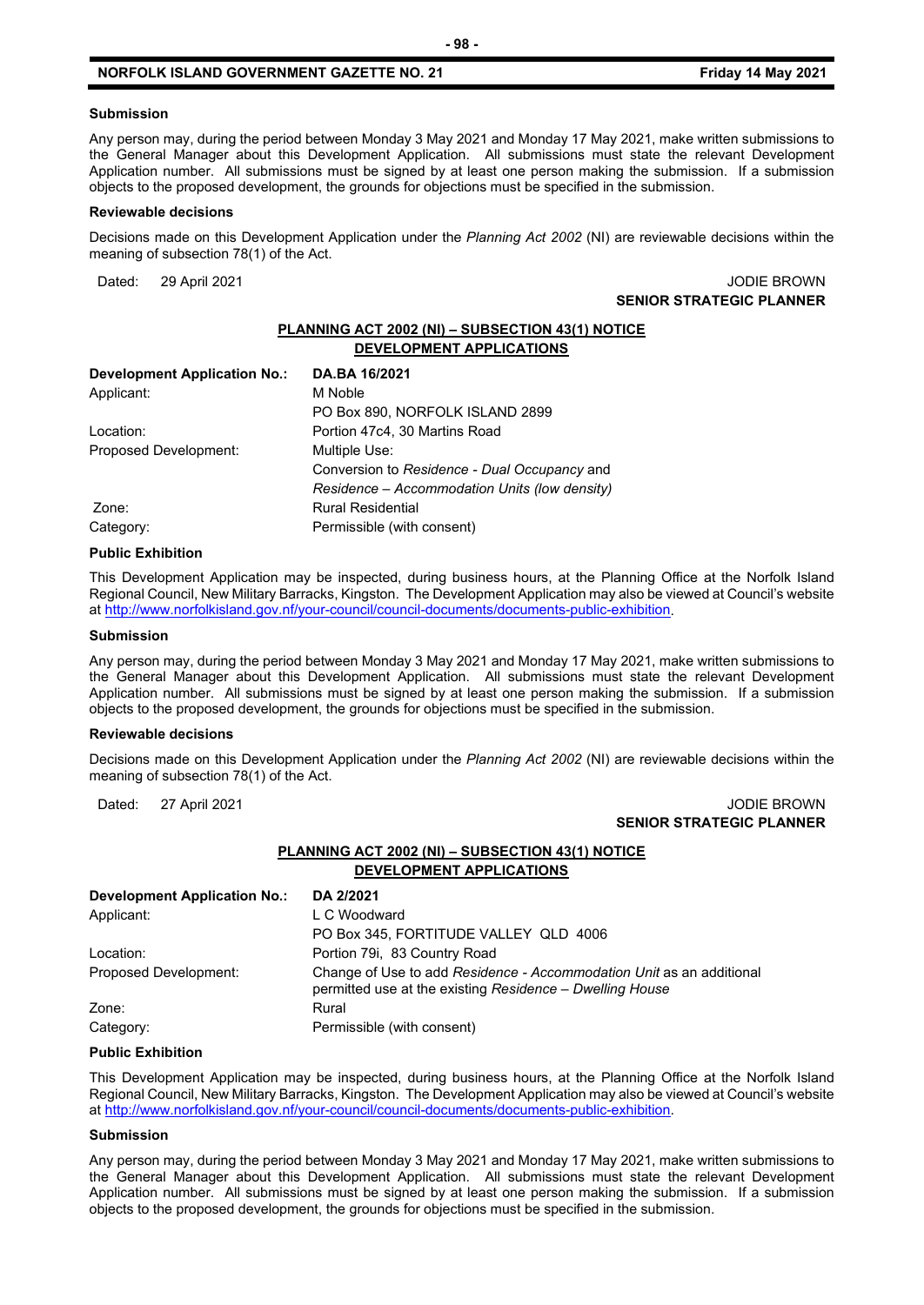#### **Reviewable decisions**

Decisions made on this Development Application under the *Planning Act 2002* (NI) are reviewable decisions within the meaning of subsection 78(1) of the Act.

Dated: 27 April 2021 JODIE BROWN **SENIOR STRATEGIC PLANNER** 

# **PLANNING ACT 2002 (NI) – SUBSECTION 43(1) NOTICE DEVELOPMENT APPLICATIONS**

| Development Application No.: | DA 3/2021                                      |
|------------------------------|------------------------------------------------|
| Applicant:                   | D W Evans                                      |
|                              | PO Box 132, NORFOLK ISLAND 2899                |
| Location:                    | Portion 178a2, 105 Red Road                    |
| Proposed Development:        | Subdivision - Major: Create one additional lot |
| Zone:                        | Rural                                          |
| Category:                    | Permissible (with consent)                     |
|                              |                                                |

## **Public Exhibition**

This Development Application may be inspected, during business hours, at the Planning Office at the Norfolk Island Regional Council, New Military Barracks, Kingston. The Development Application may also be viewed at Council's website a[t http://www.norfolkisland.gov.nf/your-council/council-documents/documents-public-exhibition.](http://www.norfolkisland.gov.nf/your-council/council-documents/documents-public-exhibition)

#### **Submission**

Any person may, during the period between Monday 3 May 2021 and Monday 17 May 2021, make written submissions to the General Manager about this Development Application. All submissions must state the relevant Development Application number. All submissions must be signed by at least one person making the submission. If a submission objects to the proposed development, the grounds for objections must be specified in the submission.

#### **Reviewable decisions**

Decisions made on this Development Application under the *Planning Act 2002* (NI) are reviewable decisions within the meaning of subsection 78(1) of the Act.

Dated: 27 April 2021 **Dates:** 27 April 2021 **SENIOR STRATEGIC PLANNER** 

#### **TRAFFIC ACT 2010 (NI)**

#### **TEMPORARY CLOSURE OF TAYLORS ROAD FOR PUBLIC SAFETY WORKS**

I, **Andrew Roach**, General Manager of the Norfolk Island Regional Council, under section 50 of the *Traffic Act 2010*,<br>close that part, or parts, of the road specified in Part 1 of the Schedule to all vehicular traffic (ex specified in Part 2 of the Schedule) **for and during the 24 hour period 7:00am to 7:00am on four consecutive days (96 hours), between 3 May 2021 and 30 June 2021** as I am of the opinion it is necessary to carry out<br>stabilisation works on the road embankment for public safety purposes.

# **SCHEDULE**

Part 1 - Part road closure: the lower part of Taylors Road which forms the last 110 metres prior to connection with Country Road, as relevant to road works carried out for public safety purposes. The start and end of the r

**Part 2** - Exempted classes of vehicles:

- a) Vehicles and plant authorised by the General Manager of the Norfolk Island Regional Council or delegate for the delivery of goods or services
- b) Council vehicles and plant involved on official business
- c) Police, ambulance, fire services and emergency vehicles on official business
- d) Vehicles authorised by OIC Police or delegate thereof.

Dated: 26 April 2021 **ANDREW ROACH GENERAL MANAGER**

#### **TRAFFIC ACT 2010 (NI) TEMPORARY CLOSURE OF ROAD FOR SEWER CONSTRUCTION WORKS GRASSY ROAD**

I, ANDREW ROACH, Chief Executive Officer and General Manager of the Norfolk Island Regional Council, under section 50 of the *Traffic Act 2010* (NI), **close** that part or parts of the road specified in Part 1 of the Schedule to all vehicular traffic (except any vehicle specified in Part 2 of the Schedule) for and during the period **8:30 am to 5pm on one day between the 3rd and 31st of May 2021** as necessary for public safety purposes and as I am of the opinion it is necessary or desirable to do so in order to construct a sewer line across the road.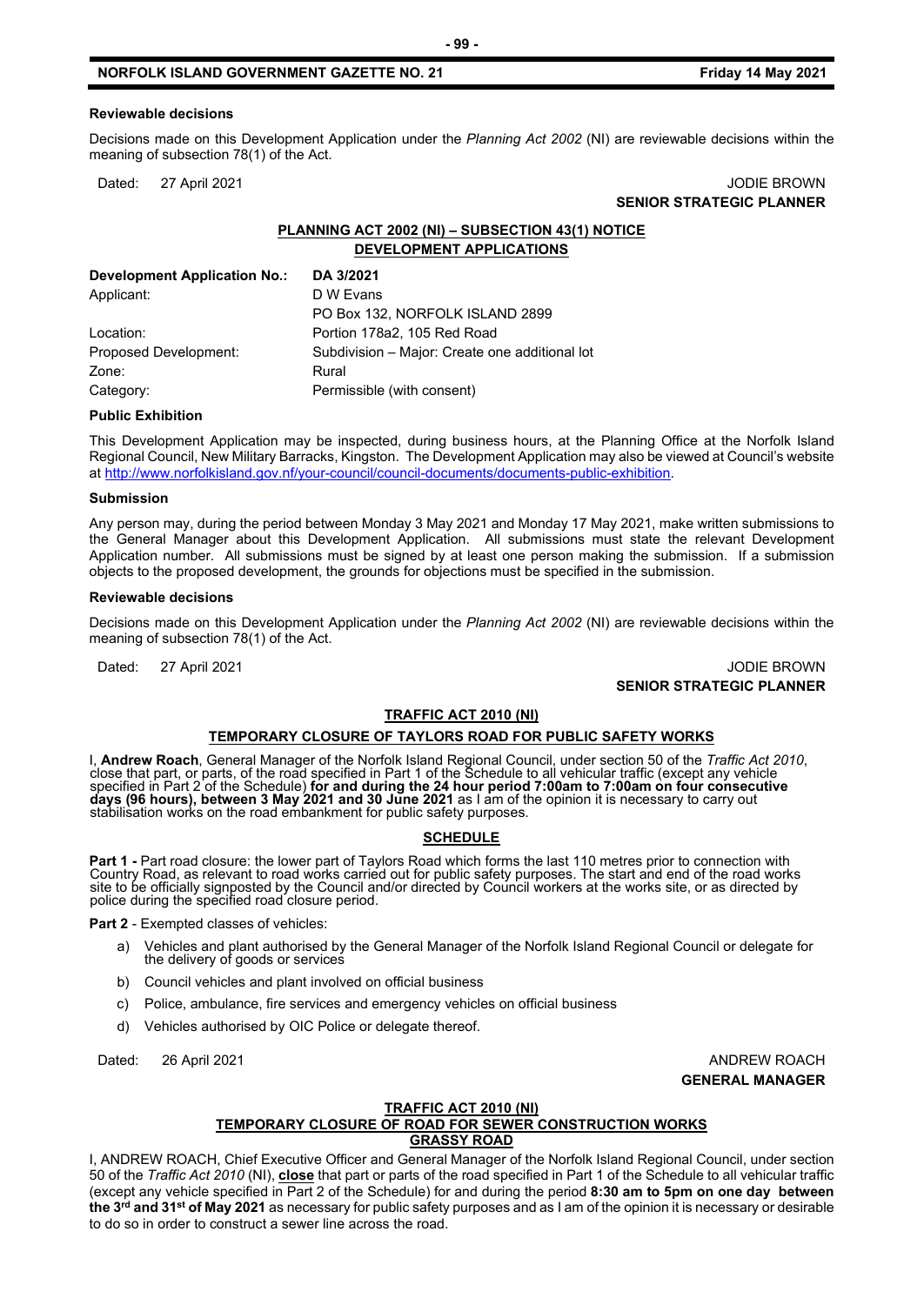## **SCHEDULE**

**Part 1** – Part road closure: That part of Grassy Road, Norfolk Island, between 45 and 48a Grassy Road, for the purpose of extension of the Water Assurance Scheme shown on the attached map, with the start and end of the road works site to be officially signposted by the Council, or as directed by Council workers at the works site, or as directed by police from time to time during the period which from time to time may be a closure of all of the road, or a closure of only a part of the road, or a closure of one or more carriageways of Grassy Road as needed for the road works.

**Part 2** - Exempted classes of vehicles –

- (e) Vehicles and plant authorised by the General Manager of the Norfolk Island Regional Council or delegate thereof for delivery of goods or services;
- (f) Council vehicles and plant involved on official business;
- (g) Police, ambulance, fire services and emergency vehicles on official business;
- (h) Vehicles authorised by OIC Police or delegate thereof.



Dated: 23 April 2021 ANDREW ROACH **CHIEF EXECUTIVE OFFICER** 

## **TRAFFIC ACT 2010 (NI)**

## **TEMPORARY CLOSURE OF PRINCE PHILIP DRIVE FOR ROAD WORKS**

I, **Andrew Roach,** General Manager of the Norfolk Island Regional Council, under section 50 of the *Traffic Act 2010* While close that part, or parts, of the road specified in Part 1 of the Schedule to all vehicular traffic (except any vehicle<br>specified in Part 2 of the Schedule) for and during the period 7:30am to 4:30pm each day on part **26 April 2021 and 29 July 2021** as I am of the opinion it is necessary to allow for the installation of culverts as well as the completion of road construction and sealing works.

## **SCHEDULE**

**Part 1 -** Part road closure:

The unsealed section of Prince Philip Drive, relevant to road works carried out for public safety purposes. The start<br>and end of the road works site to be officially signposted by the Council, or as directed by Council wor site, or as directed by police from time to time during the specified road closure period.

**Part 2** - Exempted classes of vehicles:

- a) Vehicles and plant authorised by the General Manager of the Norfolk Island Regional Council or delegate for
- b) Council vehicles and plant involved on official business
- c) Police, ambulance, fire services and emergency vehicles on official business<br>d) Vehicles authorised by OIC Police or delegate thereof.
- Vehicles authorised by OIC Police or delegate thereof.

Dated: 23 April 2021 **ANDREW ROACH** 

**GENERAL MANAGER**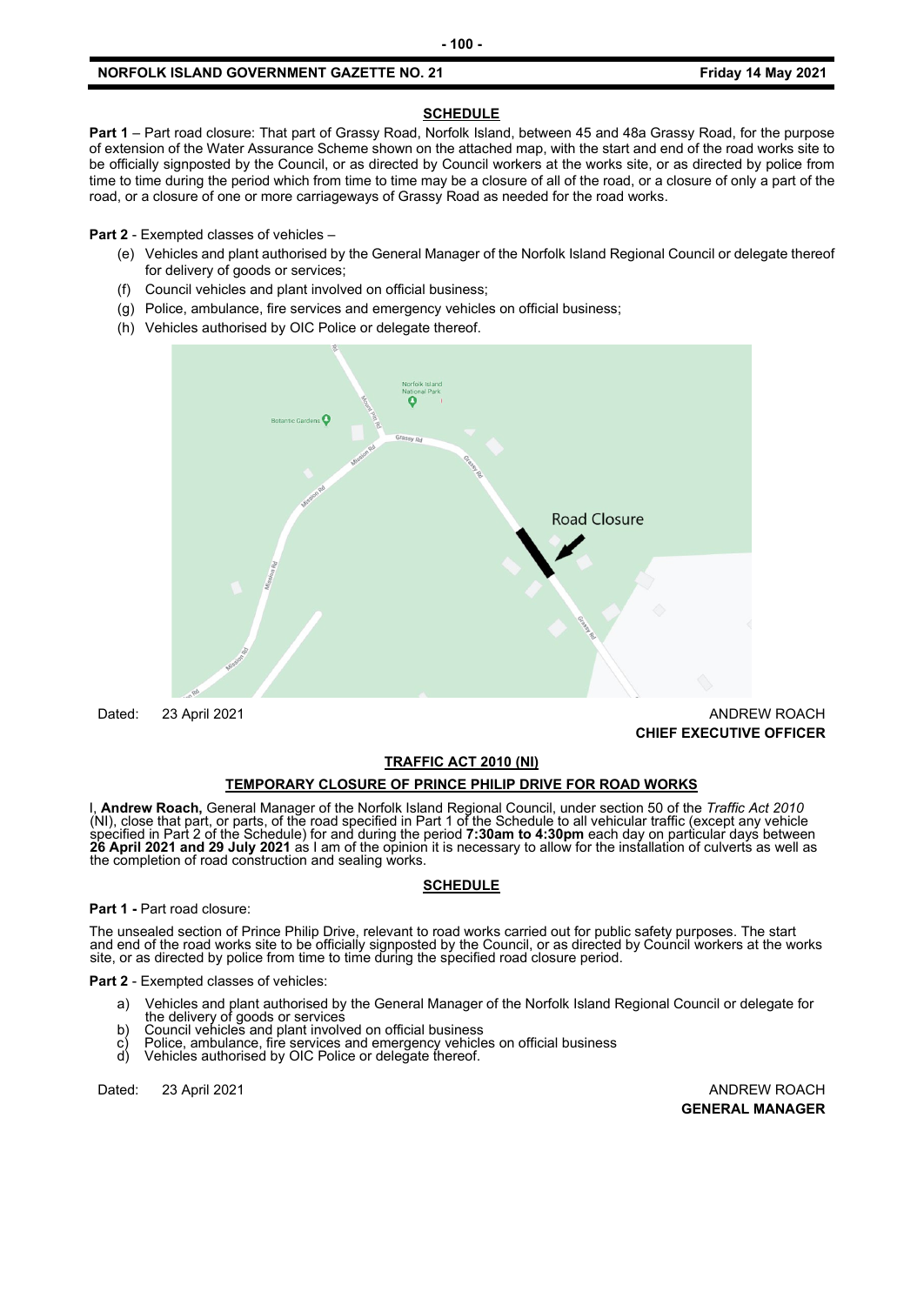# **DISASTER AND EMERGENCY MANAGEMENT ACT 2001 (NI)**

# **FURTHER EXTENSION OF DECLARATION OF STATE OF EMERGENCY**

I **Eric Hutchinson,** Administrator of Norfolk Island and delegate of the Minister under Section 5 of, and item 1.27 of the Schedule to, the *Minister's Norfolk Island Delegation Instrument 2019*:

**PURSUANT** to Section 9 of the *Disaster and Emergency Management Act 2001* (NI) [the Act] and having regard to the advice of the Controller;

**FOR** the purpose of response and recovery operations under the Act and the Disaster and Emergency Plan for the Territory of Norfolk Island;

**FURTHER EXTEND** the declaration of emergency made under section 9 of the Act at 16:15 Hrs on Monday 16 March 2020, for the whole of the Territory of Norfolk Island, until 23:59 hr on Wednesday 30 June 2021.

#### Dated: 4 February 2021<br>Dated: 4 February 2021 **ADMINISTRATOR**

# **DISASTER AND EMERGENCY MANAGEMENT ACT 2001 (NI) DECLARATION OF STATE OF DISASTER OR EMERGENCY (RECOVERY OPERATIONS) COVID-19 DIRECTIONS RECOVERY OPERATIONS (NO.1) 2021**

I, **George Ivor Andrew Plant**, Emergency Management Norfolk Island Controller:

- 1) under section 11(2)(g) of the *Disaster and Emergency Management Act 2001* (NI) am of the opinion that it is necessary to make directions in respect of recovery from the State of Emergency in respect of COVID-19 relating to the movement of persons within the disaster or emergency area as set out in the Schedule; and
- 2) under section 11(2)(h) of the *Disaster and Emergency Management Act 2001* (NI) am of the opinion that it is necessary to make directions in respect of recovery from the State of Emergency in respect of COVID-19 relating to the removal of persons within the disaster or emergency area who obstructs or threatens to obstruct recovery operations as set out in the Schedule; and
- 3) under section 11(2)(i) of the *Disaster and Emergency Management Act 2001* (NI) am of the opinion that it is necessary to make directions in respect of recovery from the State of Emergency in respect of COVID-19 relating to giving directions to persons whose responsibilities require him or her to engage in recovery operations.

# **SCHEDULE**

# **Direction 1 (2021) – Adjustment of COVID 19 measures – to commence 23:59 on 28 February 2021**

- 1. These Directions take effect at 23:59 on 28 February 2021 and remain in force while the State of Disaster or Emergency (Recovery Operations) is in force.
- 2. In these Directions:

*Persons* includes people residing on Norfolk Island, visiting Norfolk Island for holiday or work purposes

*COVID-19 hotspot* means a particular area of Australia decided by the Commonwealth Chief Medical Officer

*Incident Controller* means the person appointed under the State of Emergency in accordance with the NORDISPLAN

- 3. Persons will be permitted\* to travel to Norfolk Island without the need to quarantine provided they:
	- a. do not have COVID-19;
	- b. have not been in contact within anyone in the prior 14 days with COVID-19; and
	- c. have been granted a Norfolk Island Entry Pass\*.
	- \*Any person travelling to Norfolk Island may be denied entry without a Norfolk Island Entry Pass
- 4. A person whilst on Norfolk Island must comply with physical distancing principles as published from time to time on [\(http://www.norfolkisland.gov.nf/norfolk-islands-covid-19-advice\)](http://www.norfolkisland.gov.nf/norfolk-islands-covid-19-advice).
- 5. A person whilst on Norfolk Island must follow any directions in relation to COVID-19 from staff of the *Norfolk Island Hospital and Residential Aged Care Services (NIHRACS).*
- 6. A person or business on Norfolk Island must follow any advice or operational direction provided by the Incident Controller or authorised officer of the *Norfolk Island Police Force (NIPF)*in relation to COVID-19.
- 7. A person or business involving close contact with persons is required to keep a daily customer register. A business will be required to retain the records for a period of three months. The register must be produced upon request by the Incident Controller.

*\* Please Note \** 

- *Online applications required by all travellers prior to travel (within 72 hours of travel).*
- *While the State of Emergency is in place verification of where travellers are from will be required*
- *Travel to mainland states and territories is a matter for residents to seek approval from State and Territory Government authorities.*

Dated: 11 February 2021 GEORGE PLANT

**EMNI CONTROLLER**